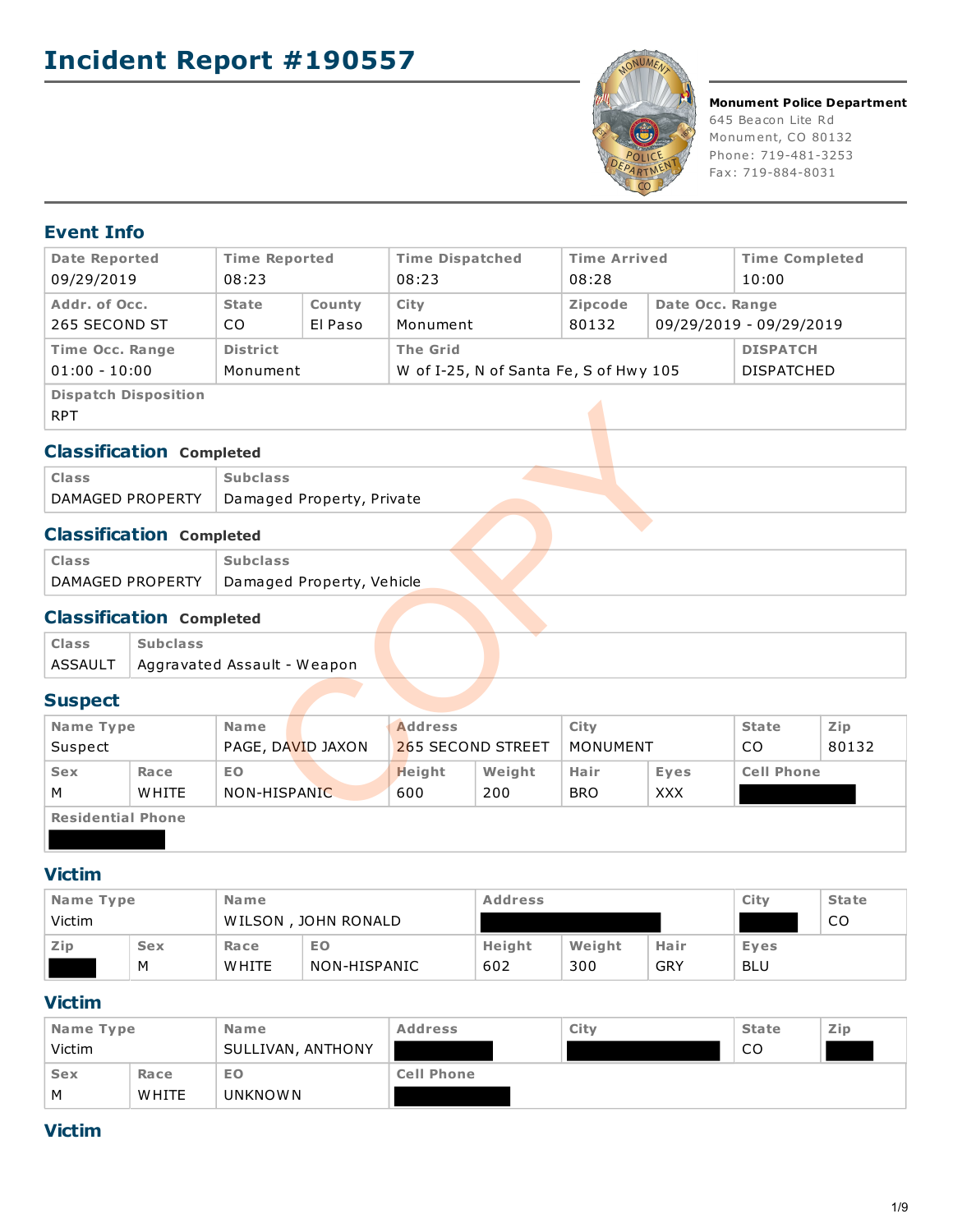| Name Type<br><b>Name</b><br>Victim<br>MANN, BRIAN |              |  | <b>Address</b>    | City | <b>State</b><br>CO | <b>Sex</b><br>M |  |
|---------------------------------------------------|--------------|--|-------------------|------|--------------------|-----------------|--|
| Race                                              | EO           |  | <b>Cell Phone</b> |      |                    |                 |  |
| <b>WHITE</b>                                      | NON-HISPANIC |  |                   |      |                    |                 |  |

## **Victim**

| Name Type    |              | <b>Name</b>  | <b>Address</b> | City | <b>State</b> | <b>Sex</b> |
|--------------|--------------|--------------|----------------|------|--------------|------------|
| Victim       |              | SHANK, PATTI |                |      | CO           |            |
| Race         | EO           |              |                |      |              |            |
| <b>WHITE</b> | NON-HISPANIC |              |                |      |              |            |

## **Victim**

| Name Type         |     | <b>Name</b>         |              |              | <b>Address</b> |        | City   |            |            |
|-------------------|-----|---------------------|--------------|--------------|----------------|--------|--------|------------|------------|
| Victim            |     | PLAUMAN, ERIN GRACE |              |              |                |        |        |            |            |
| <b>State</b>      | Zip | <b>Sex</b>          | EO.<br>Race  |              |                | Height | Weight | Hair       | Eyes       |
| CO.               |     | Е                   | <b>WHITE</b> | NON-HISPANIC |                | 507    | 135    | <b>BRO</b> | <b>BRO</b> |
| <b>Cell Phone</b> |     |                     |              |              |                |        |        |            |            |
|                   |     |                     |              |              |                |        |        |            |            |

## **Victim**

| Name Type         |                        | <b>Name</b> |              |              | <b>Address</b> |  |        | City   |            |            |
|-------------------|------------------------|-------------|--------------|--------------|----------------|--|--------|--------|------------|------------|
| Victim            | STEVENS, RICHARD ALLEN |             |              |              |                |  |        |        |            |            |
| <b>State</b>      | Zip                    | <b>Sex</b>  | Race         | EO.          |                |  | Height | Weight | Hair       | Eyes       |
| <sub>CO</sub>     |                        | M           | <b>WHITE</b> | NON-HISPANIC |                |  | 509    | 225    | <b>BRO</b> | <b>HAZ</b> |
| <b>Cell Phone</b> |                        |             |              |              |                |  |        |        |            |            |
|                   |                        |             |              |              |                |  |        |        |            |            |

## **Victim**

| Name Type         |     | Name       |                        |              | <b>Address</b> | City   |        |            |            |  |
|-------------------|-----|------------|------------------------|--------------|----------------|--------|--------|------------|------------|--|
| Victim            |     |            | STEVENS, RICHARD ALLEN |              |                |        |        |            |            |  |
| <b>State</b>      | Zip | <b>Sex</b> | Race                   | EO.          |                | Height | Weight | Hair       | Eyes       |  |
| CO                |     | М          | <b>WHITE</b>           | NON-HISPANIC |                | 509    | 225    | <b>BRO</b> | <b>HAZ</b> |  |
| <b>Cell Phone</b> |     |            |                        |              |                |        |        |            |            |  |
|                   |     |            |                        |              |                |        |        |            |            |  |
| <b>Victim</b>     |     |            |                        |              |                |        |        |            |            |  |
| Name Type         |     | Name       |                        |              | <b>Address</b> |        |        | City       |            |  |
| Victim            |     |            | STEVENS, MICHELLE DAWN |              |                |        |        |            |            |  |
| <b>State</b>      | Zip | <b>Sex</b> | Race                   | EO.          |                | Height | Weight | Hair       | Eyes       |  |
| CO.               |     | F          | <b>WHITE</b>           | NON-HISPANIC |                | 504    | 115    | <b>BRO</b> | <b>BRO</b> |  |
| <b>Cell Phone</b> |     |            |                        |              |                |        |        |            |            |  |
|                   |     |            |                        |              |                |        |        |            |            |  |
| <b>Victim</b>     |     |            |                        |              |                |        |        |            |            |  |

# **Victim**

| Name Type         |     | <b>Name</b> |                      |              | <b>Address</b> |        |        | City       |            |
|-------------------|-----|-------------|----------------------|--------------|----------------|--------|--------|------------|------------|
| Victim            |     |             | FINKILL, CARRIE LYNN |              |                |        |        |            |            |
| <b>State</b>      | Zip | <b>Sex</b>  | Race                 | EO.          |                | Height | Weight | Hair       | Eyes       |
| CO.               |     | Е           | <b>WHITE</b>         | NON-HISPANIC |                | 504    | 170    | <b>BRO</b> | <b>BRO</b> |
| <b>Cell Phone</b> |     |             |                      |              |                |        |        |            |            |
|                   |     |             |                      |              |                |        |        |            |            |

# **Victim**

| Name Type         |     | <b>Name</b> |                     |              | <b>Address</b> |        | City   |            |            |
|-------------------|-----|-------------|---------------------|--------------|----------------|--------|--------|------------|------------|
| Victim            |     |             | LUCAS, BRANDON TODD |              |                |        |        |            |            |
| <b>State</b>      | Zip | <b>Sex</b>  | Race                | EO.          |                | Height | Weight | Hair       | Eyes       |
| CO.               |     | M           | <b>WHITE</b>        | NON-HISPANIC |                | 604    | 150    | <b>BRO</b> | <b>HAZ</b> |
| <b>Cell Phone</b> |     |             |                     |              |                |        |        |            |            |
|                   |     |             |                     |              |                |        |        |            |            |

# **Other inv**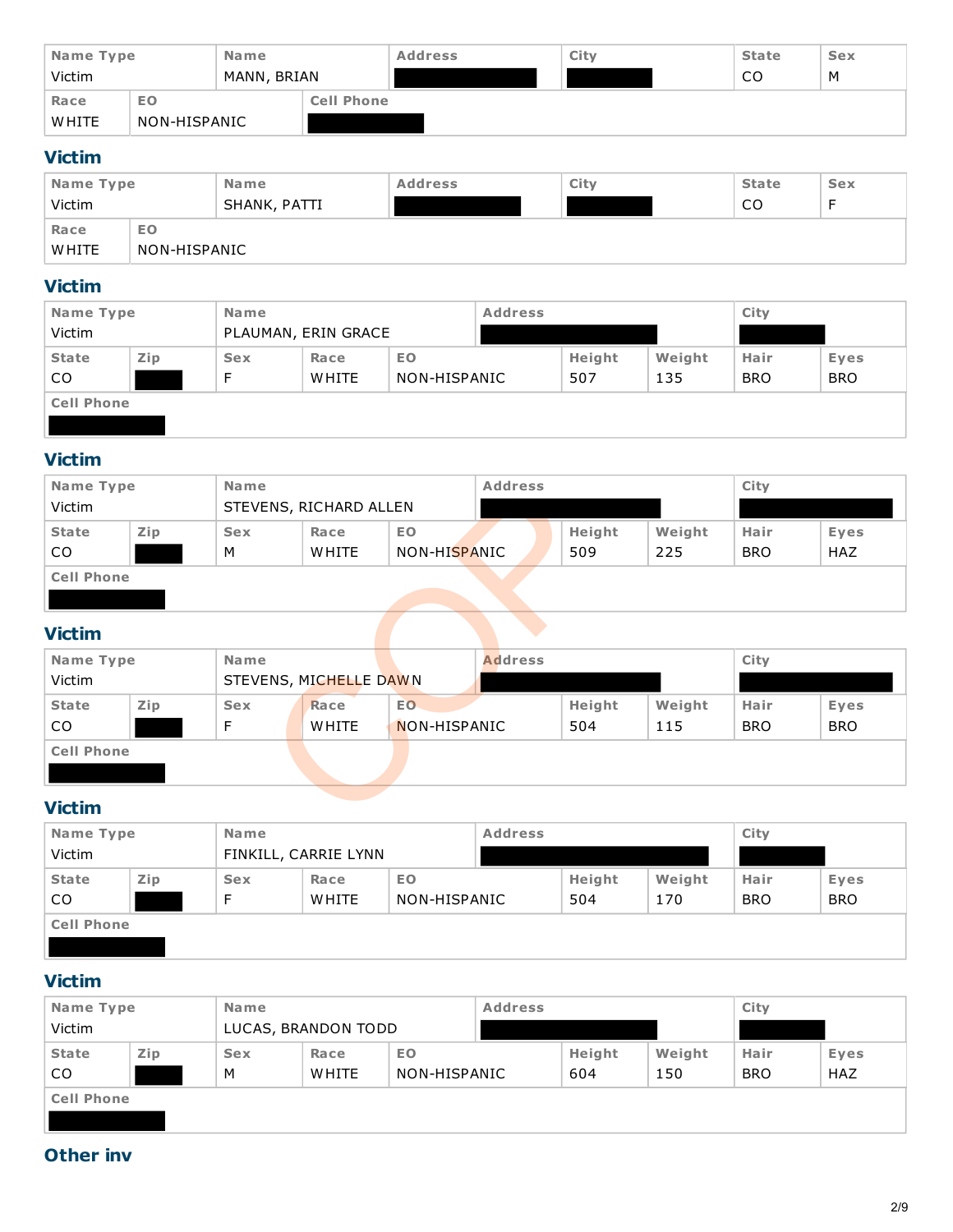| Name Type  |              | <b>Name</b>      | <b>Address</b> |        | City       |            | <b>State</b> | Zip |
|------------|--------------|------------------|----------------|--------|------------|------------|--------------|-----|
| OTHER INV  |              | DAVID, KATHY SUE |                |        |            |            | CO           |     |
| <b>Sex</b> | Race         | EO               | Height         | Weight | Hair       | Eyes       |              |     |
|            | <b>WHITE</b> | NON-HISPANIC     | 501            | 80     | <b>BRO</b> | <b>BRO</b> |              |     |

### **Witness**

| Name Type      | Name                    | Address | City | <b>State</b> | Zip |
|----------------|-------------------------|---------|------|--------------|-----|
| <b>WITNESS</b> | <b>EDWIN</b><br>SLATER, |         |      | ~~<br>__     |     |

## **Other inv**

| Name Type<br>OTHER INV |                           | <b>Name</b>        | PAGE-STEINMETZ, ALANA CRYSTINA |                 |                      | <b>Address</b>            |               |               |
|------------------------|---------------------------|--------------------|--------------------------------|-----------------|----------------------|---------------------------|---------------|---------------|
| City                   |                           | <b>State</b><br>CO | Zip                            | <b>Sex</b><br>Е | Race<br><b>WHITE</b> | <b>EO</b><br>NON-HISPANIC | Height<br>508 | Weight<br>155 |
| Hair<br><b>BRO</b>     | <b>Eves</b><br><b>HAZ</b> | <b>Cell Phone</b>  |                                |                 |                      |                           |               |               |

## **Witness**

| Name Type<br>WITNESS |                    | <b>Name</b><br>KING, STEVE | <b>Address</b> | City |  | <b>State</b><br>CO | <b>Sex</b><br>M |
|----------------------|--------------------|----------------------------|----------------|------|--|--------------------|-----------------|
| Race<br>WHITE        | EO<br>NON-HISPANIC |                            |                |      |  |                    |                 |

| <b>Name</b>    |            | <b>Address</b> |           | Room/Apt |        | City       |            | <b>State</b> |
|----------------|------------|----------------|-----------|----------|--------|------------|------------|--------------|
| MOORE, ETHAN T |            |                |           |          |        |            |            | CO           |
| Zip            | <b>Sex</b> | Race           | <b>EO</b> | Height   | Weight | Hair       | Eyes       |              |
|                | M          | <b>WHITE</b>   | UNKNOWN   | 602      | 290    | <b>RED</b> | <b>BRO</b> |              |

### **Witness**

|                | Name           |                   | <b>Address</b> |                                       | City         |            | <b>State</b> | <b>Sex</b>   |
|----------------|----------------|-------------------|----------------|---------------------------------------|--------------|------------|--------------|--------------|
|                |                |                   |                |                                       |              |            | CO.          | M            |
| <b>EO</b>      |                |                   |                |                                       |              |            |              |              |
|                |                |                   |                |                                       |              |            |              |              |
|                |                |                   |                |                                       |              |            |              |              |
|                | <b>Address</b> |                   |                | Room/Apt                              |              | City       |              | <b>State</b> |
| MOORE, ETHAN T |                |                   |                |                                       |              |            |              | CO           |
| <b>Sex</b>     | Race           | <b>EO</b>         |                | <b>Height</b>                         | Weight       | Hair       | Eyes         |              |
|                | <b>WHITE</b>   |                   |                | 602                                   | 290          | <b>RED</b> | <b>BRO</b>   |              |
|                |                |                   |                |                                       |              |            |              |              |
|                | Name           |                   |                | <b>Address</b>                        |              |            | City         |              |
|                |                |                   |                |                                       |              |            |              |              |
| Zip            | <b>Sex</b>     | Race              | <b>EO</b>      |                                       | Height       | Weight     | Hair         | Eyes         |
|                |                | <b>WHITE</b>      |                |                                       | 511          | 181        | <b>BRO</b>   | <b>BRO</b>   |
|                |                |                   |                |                                       |              |            |              |              |
|                |                |                   |                |                                       |              |            |              |              |
|                |                | NON-HISPANIC<br>M | KING, STEVE    | <b>UNKNOWN</b><br>MOORE, ETHAN ROBERT | NON-HISPANIC |            |              |              |

# **Property**

| <b>Record Type</b><br>DAMAGED  | <b>Date Reported</b><br>09/29/2019           | <b>Status</b><br><b>Property Type</b><br>STRUCTURE-OTHER DWELLING<br>NOT RECOVERED |                               |  |                                                       |  |
|--------------------------------|----------------------------------------------|------------------------------------------------------------------------------------|-------------------------------|--|-------------------------------------------------------|--|
| <b>Stolen Value</b><br>\$0.00  | <b>Recovered Value</b><br>\$0.00             | \$1.00                                                                             | <b>Damaged Value</b>          |  |                                                       |  |
| <b>Property Classification</b> | DAMAGED PROPERTY - Damaged Property, Private |                                                                                    | <b>Property Quantity</b><br>ᅩ |  | <b>Property Owner</b><br>WILSON, JOHN RONALD (Victim) |  |

## **Vehicle**

| <b>Record Type</b> |                                              | Date Reported | <b>Status</b>  | Year                 | Make                       | Model        | <b>Style</b> |  |  |
|--------------------|----------------------------------------------|---------------|----------------|----------------------|----------------------------|--------------|--------------|--|--|
| DAMAGED            |                                              | 09/30/2019    | VICTIM VEHICLE | 2018                 | <b>CHEV</b>                | <b>TAHOE</b> | <b>SUV</b>   |  |  |
| Color              | <b>Vehicle Classification</b>                |               |                | <b>Vehicle Owner</b> |                            |              |              |  |  |
| <b>BLK</b>         | DAMAGED PROPERTY - Damaged Property, Vehicle |               |                |                      | SULLIVAN, ANTHONY (Victim) |              |              |  |  |

## **Vehicle**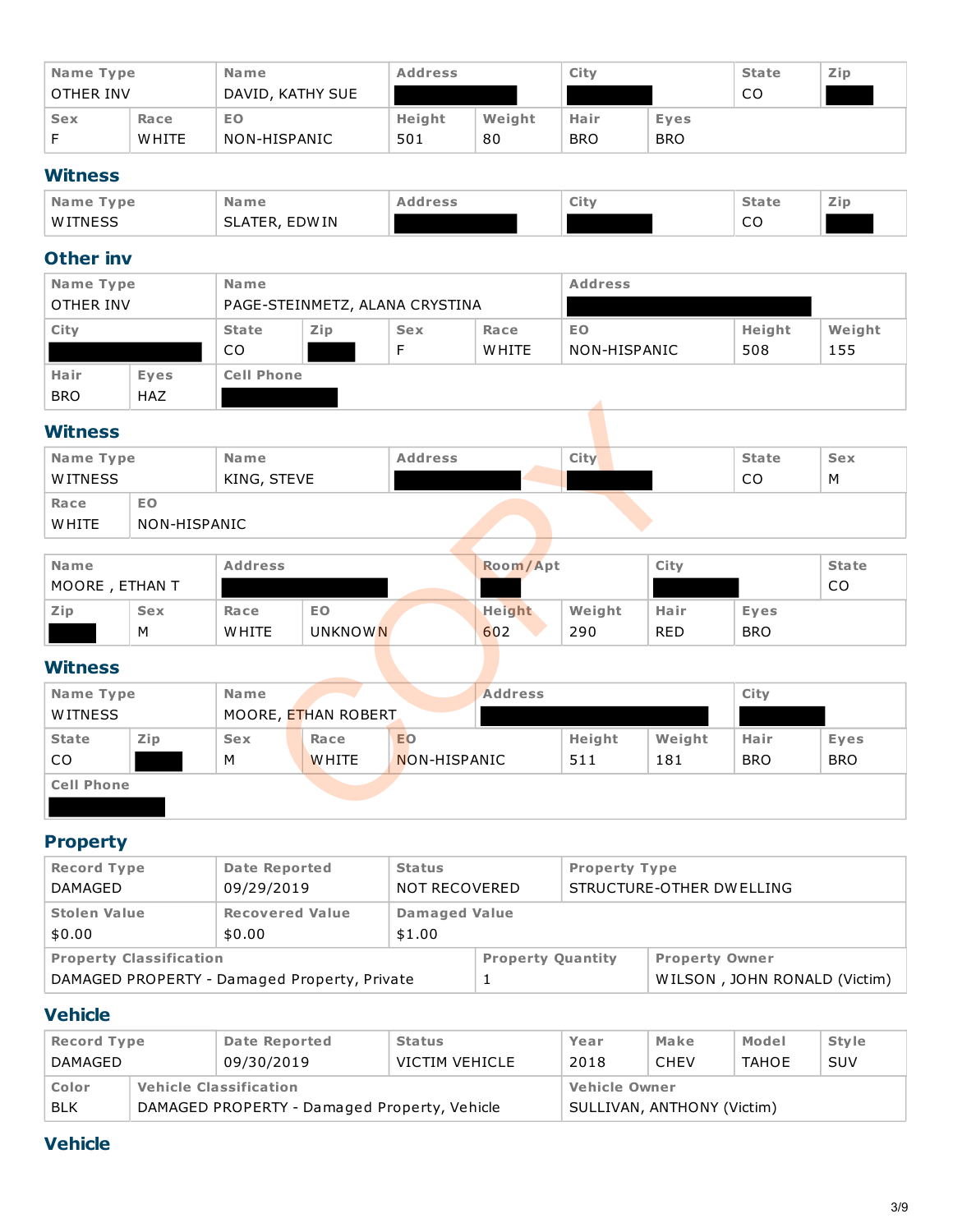| <b>Record Type</b><br>DAMAGED                         | Date Reported<br>09/29/2019 | <b>Status</b><br>VICTIM VEHICLE |                                                                               | Year<br>2014 | Make<br><b>FORD</b> | Model<br><b>ESCAPE</b> |  |  |
|-------------------------------------------------------|-----------------------------|---------------------------------|-------------------------------------------------------------------------------|--------------|---------------------|------------------------|--|--|
| <b>Style</b><br>UTILITY VEHICLE                       | Color<br>SIL                |                                 | <b>Vehicle Classification</b><br>DAMAGED PROPERTY - Damaged Property, Vehicle |              |                     |                        |  |  |
| <b>Vehicle Owner</b><br>FINKILL, CARRIE LYNN (Victim) |                             |                                 |                                                                               |              |                     |                        |  |  |

### **Vehicle**

| <b>Date Reported</b>                                 | <b>Status</b> | Year                                         | Make | Model       |                |  |  |
|------------------------------------------------------|---------------|----------------------------------------------|------|-------------|----------------|--|--|
| DAMAGED                                              | 09/29/2019    | VICTIM VEHICLE                               | 2012 | <b>TOYT</b> | <b>PRIUS V</b> |  |  |
| <b>Style</b>                                         | <b>Color</b>  | <b>Vehicle Classification</b>                |      |             |                |  |  |
| STATION WAGON                                        | <b>BLK</b>    | DAMAGED PROPERTY - Damaged Property, Vehicle |      |             |                |  |  |
| <b>Vehicle Owner</b><br>PLAUMAN, ERIN GRACE (Victim) |               |                                              |      |             |                |  |  |

### **Vehicle**

| <b>Record Type</b>                                     |                                              | <b>Date Reported</b>          |            | <b>Status</b>                                                                |                                              | Year                 |                      | Make          | Model           |               |  |  |
|--------------------------------------------------------|----------------------------------------------|-------------------------------|------------|------------------------------------------------------------------------------|----------------------------------------------|----------------------|----------------------|---------------|-----------------|---------------|--|--|
| <b>DAMAGED</b>                                         |                                              | 09/29/2019                    |            | <b>VICTIM VEHICLE</b>                                                        |                                              | 2014                 |                      | <b>CHEV</b>   | <b>SUBURBAN</b> |               |  |  |
| <b>Vehicle Classification</b><br>Color<br><b>Style</b> |                                              |                               |            |                                                                              |                                              |                      |                      |               |                 |               |  |  |
| UTILITY VEHICLE                                        |                                              | MAR                           |            |                                                                              | DAMAGED PROPERTY - Damaged Property, Vehicle |                      |                      |               |                 |               |  |  |
| <b>Vehicle Owner</b>                                   |                                              |                               |            | <b>Vehicle Owner</b>                                                         |                                              |                      |                      |               |                 |               |  |  |
| STEVENS, RICHARD ALLEN (Victim)                        |                                              |                               |            | STEVENS, MICHELLE DAWN (Victim)                                              |                                              |                      |                      |               |                 |               |  |  |
| <b>Vehicle</b>                                         |                                              |                               |            |                                                                              |                                              |                      |                      |               |                 |               |  |  |
| <b>Record Type</b>                                     |                                              | <b>Date Reported</b>          |            | <b>Status</b>                                                                |                                              | Year                 |                      | Make          | Model           | <b>Style</b>  |  |  |
| <b>DAMAGED</b>                                         |                                              |                               | 09/29/2019 |                                                                              | <b>VICTIM VEHICLE</b>                        | 2016                 |                      | <b>DODG</b>   | RAM             | <b>PICKUP</b> |  |  |
| Color                                                  |                                              | <b>Vehicle Classification</b> |            | <b>Vehicle Owner</b>                                                         |                                              |                      |                      |               |                 |               |  |  |
| <b>GRY</b>                                             |                                              |                               |            | DAMAGED PROPERTY - Damaged Property, Vehicle<br>LUCAS, BRANDON TODD (Victim) |                                              |                      |                      |               |                 |               |  |  |
| <b>Vehicle</b>                                         |                                              |                               |            |                                                                              |                                              |                      |                      |               |                 |               |  |  |
| <b>Record Type</b>                                     |                                              | <b>Date Reported</b>          |            | <b>Status</b>                                                                |                                              | Year                 |                      | Make          | Model           | <b>Style</b>  |  |  |
| <b>DAMAGED</b><br>09/29/2019                           |                                              | <b>VICTIM VEHICLE</b>         |            | 2019                                                                         |                                              | <b>FORD</b>          | F150                 | <b>PICKUP</b> |                 |               |  |  |
| Color                                                  | <b>Vehicle Classification</b>                |                               |            |                                                                              |                                              | <b>Vehicle Owner</b> |                      |               |                 |               |  |  |
| <b>BLU</b>                                             | DAMAGED PROPERTY - Damaged Property, Vehicle |                               |            |                                                                              |                                              |                      | MANN, BRIAN (Victim) |               |                 |               |  |  |
| <b>Narrative</b>                                       |                                              |                               |            |                                                                              |                                              |                      |                      |               |                 |               |  |  |

### **Vehicle**

| <b>Record Type</b>                     |                                              | Date Reported | <b>Status</b>         |  |  | Year                 | Make                         | Model | <b>Style</b> |
|----------------------------------------|----------------------------------------------|---------------|-----------------------|--|--|----------------------|------------------------------|-------|--------------|
| DAMAGED                                |                                              | 09/29/2019    | <b>VICTIM VEHICLE</b> |  |  | 2016                 | <b>DODG</b>                  | RAM   | PICKUP       |
| <b>Vehicle Classification</b><br>Color |                                              |               |                       |  |  | <b>Vehicle Owner</b> |                              |       |              |
| GRY                                    | DAMAGED PROPERTY - Damaged Property, Vehicle |               |                       |  |  |                      | LUCAS, BRANDON TODD (Victim) |       |              |

### **Vehicle**

| <b>Record Type</b>                                         |  | <b>Date Reported</b> |                      | <b>Status</b>         | Year | Make        | Model | <b>Style</b> |
|------------------------------------------------------------|--|----------------------|----------------------|-----------------------|------|-------------|-------|--------------|
| DAMAGED                                                    |  | 09/29/2019           |                      | <b>VICTIM VEHICLE</b> | 2019 | <b>FORD</b> | F150  | PICKUP       |
| <b>Vehicle Classification</b><br>Color                     |  |                      | <b>Vehicle Owner</b> |                       |      |             |       |              |
| DAMAGED PROPERTY - Damaged Property, Vehicle<br><b>BLU</b> |  |                      |                      | MANN, BRIAN (Victim)  |      |             |       |              |

### **Narrative**

| <b>Written By</b> | <b>Date Written</b> |
|-------------------|---------------------|
| STEW ART, ROB     | 10/03/2019          |

#### 190557 DISTURBANCE

No BWC associated with this case

On 9/29/19 around 0823 hours, I, Corporal Rob Stewart of the Monument Police Department was dispatched to 265 Second Street on report of a disturbance. The Palmer Lake Police Department was also dispatched and responded as cover.

Additional information received was that the neighbor next door reported hearing sounds like he is going crazy, heard banging and glass breaking, the call taker could hear yelling, possible drug use involved and subject has a machete. The subject lives there with his grandmother and he has a history of violence.

A 'CAUTION' was aired that David Jaxon PAGE is hostile towards law enforcement and send two LEO on all responses. The subject has previously threatened to kill L.E. on 12/25/18.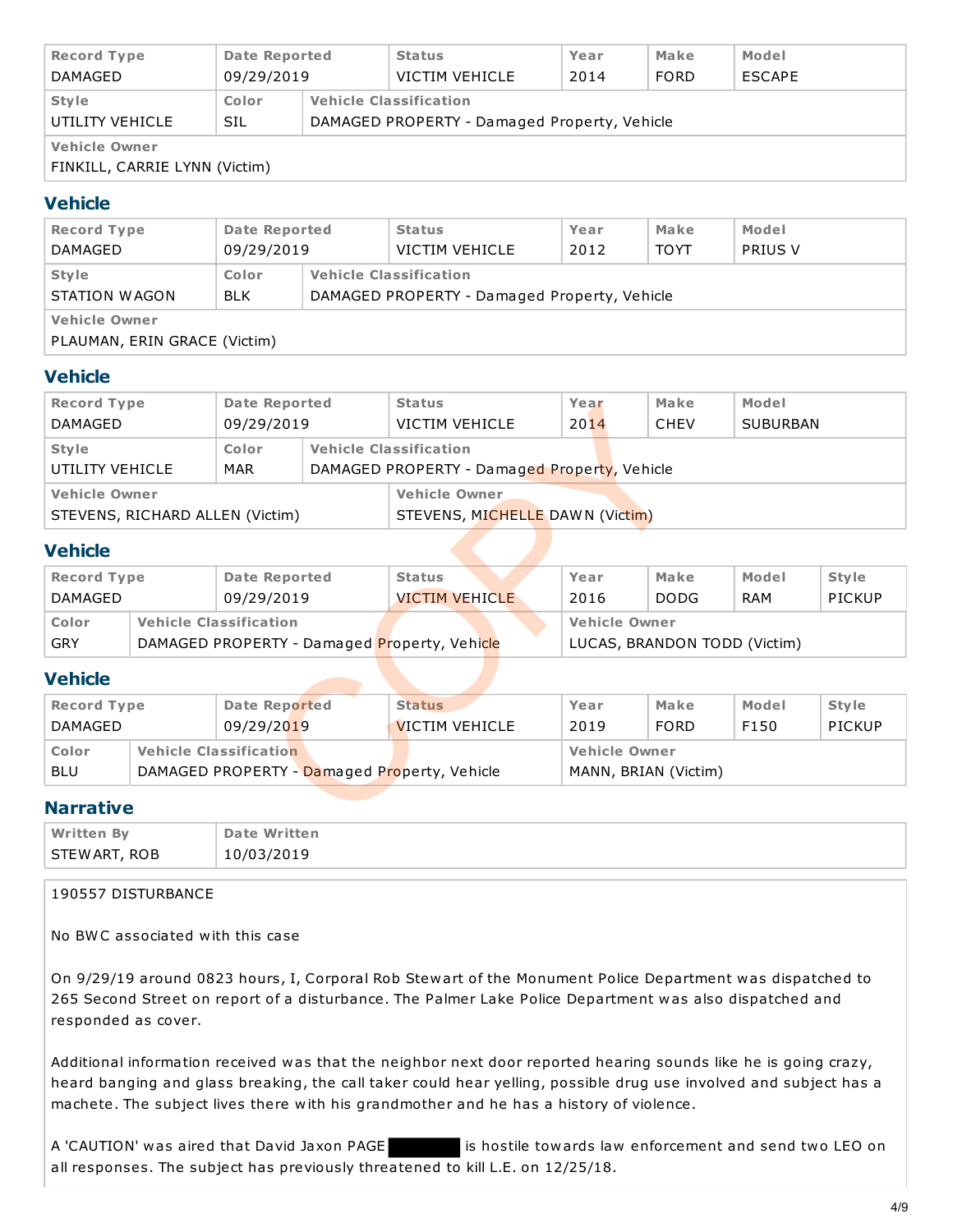The reporting party, ELIZABETH (unknown last) reported that she saw the grandmother leave Friday but had not returned.

Upon arrival I observed a door and window glass to the apartment broken out on the front of the building on Second Street as well as a window glass to the apartment broken out on the back side. There was also items that had been thrown out of the window among the broken glass. I could hear banging going on inside the apartment.

Prior to making contact I spoke with ELIZABETH via phone. She resides in the apartment directly west of PAGE. She told me that PAGE has been yelling, banging around and breaking things in the apartment since early in the morning. She told me that she saw his grandmother carrying a small suitcase being picked up Friday afternoon and had not returned. She has also been unable to reach her via phone. She told me she had also contacted the landlord to let him know what was going on in the apartment and advise him of the broken glass. She told me she saw him in the apartment with a machete in his hand. She was able to see this from outside looking in through the broken window.

I then spoke to the neighbor to the east of PAGE, Edwin SLATER (not identified) who told me PAGE had started banging around in the apartment since around 1:00 to 2:00 in the morning. He told me it sounded like the walls of the apartment were being broken down. He told me that he was going to call earlier but he has had confrontations with PAGE in the past.

I then asked PLPD to cover the front door while I attempted contact at the rear. Upon approaching the apartment I could smell a strong odor of what I believed to be marijuana. I could still hear banging around inside. I knocked on the door and PAGE answered. As soon as he saw me he yelled, ' Go away! I don't have to talk to you. You need a warrant'. He slammed the door closed and I could hear the dead bolt being secured.

Because of the broken window I could hear him near the window and rear door. I called out to him, 'David'. He told me to 'go away', he 'doesn't have to talk to me' and he 'is not going to answer any questions'. This was his responses to all questions I was asking him.

I asked him; Is he was alright- yes, Is he was sick or injured- no, Do you need medical- no, Is there anything I can do to help you- no, Can I call someone for you- no, Do you feel like hurting yourself- no, Do you feel like hurting anyone else- no, How is your grandma- I don't know, do you know, No, is she there with you- no, Is anyone else there with you- no, So there is nothing I can do to try to help you- no. I'm breaking my own things and it can all be replaced. ment since around 1:00 to 2:00 in the morning. He told me<br>
roken down. He told me that he was going to call earlier b<br>
he front door while I attempted contact at the rear. Upon<br>
what I believed to be marijuana. I could sti

At that time I retreated to my vehicle, advised PLPD what was going on and telephoned ELIZABETH. She told me she still had not been able to contact Kathy (later identified as Kathy DAVID (PAGE'S grandmother) because her voice mail box is full and she has not tried to call her back. I also obtained the phone number for Page's mother later identified as Cristina PAGE. I was able to contact Cristina Page (not identified) via phone and advised her of the situation. I asked if she would be able to step in and assist with her son. She told me she was first going to confirm that her mother was in fact away on a trip and would then call me back.

I then spoke with ELIZABETH and SLATER directly and explained to them that David Page was already barricaded himself in the apartment, was not suicidal or homicidal, and was damaging his own property. There was no other person in the apartment with him and that I had decided to not force a standoff situation at that time. I asked them if they felt safe staying within their apartments under those circumstances and they both said they did. I offered to stand by for them until they could leave safely if they wished and both declined. I advised them that if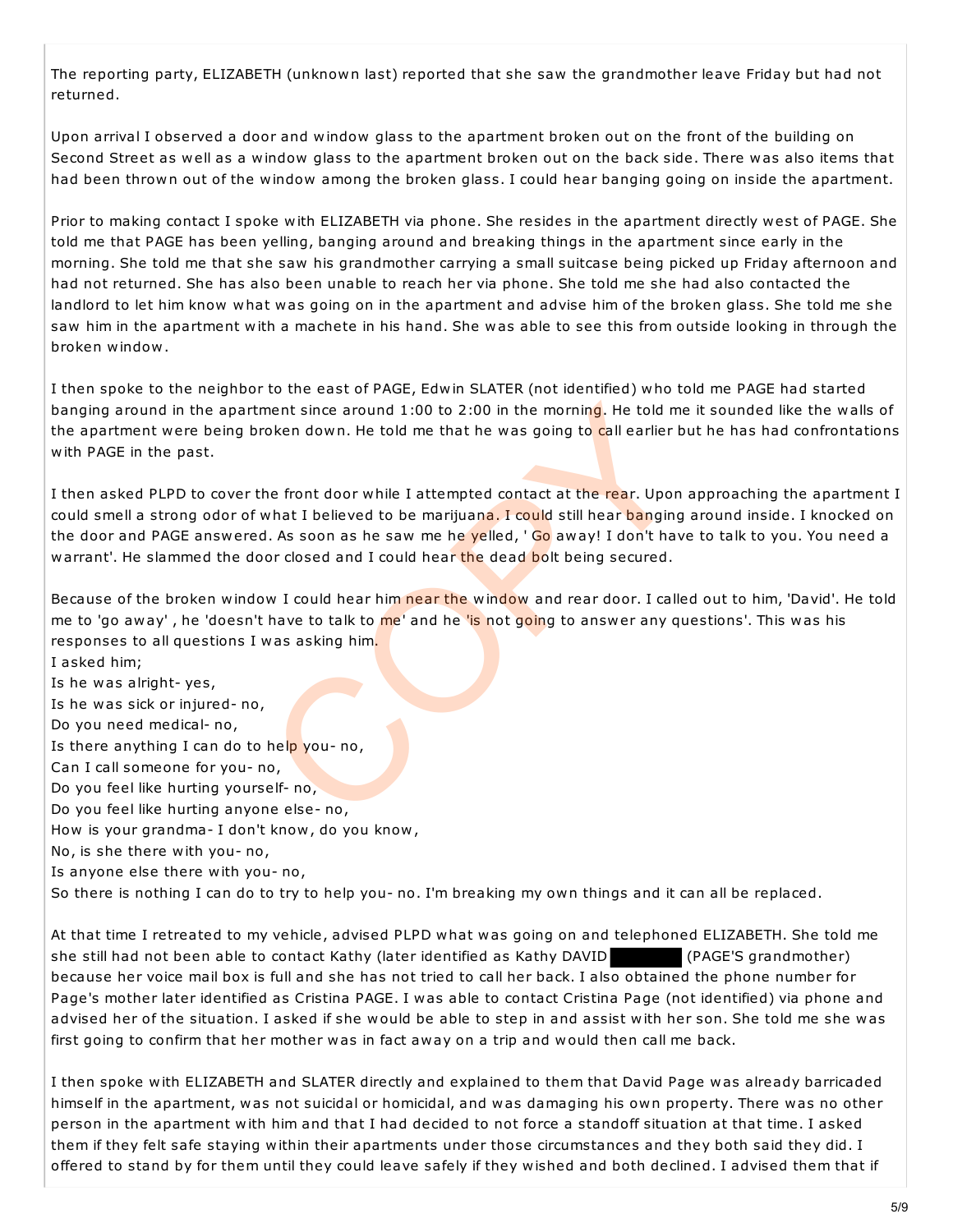the situation escalated to call us back.

I then met with the owner of the building, John WILSON (not identified) in the church parking lot just north of David PAGE'S apartment so I could observe the apartment from a distance. I explained the reasons for my decision to him. He did not agree but said he understood.

I was then dispatched to assist PLPD on a call. While on that call I received a phone call from Kathy David. I explained what I had observed and my decision to not force a situation at that time. She told me she left on Friday afternoon to take a trip away because she couldn't take it any longer being there with him. At that time she said she was on her was back but still around three hours away. She told me she was not coming back to the apartment because she was afraid. She added that although David PAGE has threatened her and treats her badly that he has never harmed her physically.

I spent some time with her giving her suggestions on how to seek resources that may help her. She told me she does not have power of attorney over him, Adult Protective Services or DHS has not been involved. I suggested she attempt to contact the courts to issue a protection order and/or eviction.

At approximately 1500 hours officers were dispatched back to the residence in reference to a shooting. Information aired that several persons were reporting that their windows were shot out of their vehicles when driving on Second Street. Another caller was reporting that someone had shot his wife with a pellet gun. Further reports were that it was believed the shooter was shooting from inside an apartment where the windows were broken out and possibly shooting a pellet gun.

I arrived on scene approximately 1505 hours and witnessed the shooter actively shooting at vehicles driving by on Second Street. I could hear what I believed to be pellets shattering windows of vehicles as they passed by. As other units were being dispatched to the area I re located my marked police vehicle to block traffic travelling west on Second Street and requested other units to do the same at Jefferson Street and then set up containment.

I went to the rear of the apartment building and from a cover position contacted ELIZABETH by phone. I asked her if she would have David PAGE'S phone number. I obtained a phone number which I passed off to a nearby Deputy to attempt to call. I then advised ELIZABETH that I wanted her to evacuate her apartment and instructed her on how and the direction I wanted her to leave. I did observe that she had left her apartment as I had instructed. I then contacted SLATER and advised him he would need to leave his apartment. I stood by as he safely left the area. I attempted to contact the residents at the far east end of the apartment building but learned they had already vacated. officers were dispatched back to the residence in referer<br>al persons were reporting that their windows were shot of<br>other caller was reporting that someone had shot his wife<br>eved the shooter was shooting from inside an apa

I then spoke with Lt. Manzanilla via phone who was en route and asking for what additional assistance was needed. While attempting to contact Sgt/Commander Hudson and Commander/Chief Owens to advise them of the situation I was approached by Sgt Hess who was was inquiring if the Monument Police Department was requesting assistance from their tactical team. I advised him that I had one other officer on scene besides myself and one unit from PLPD and, 'Yes I was asking for their assistance.

During this time I overheard radio communications that the shooter was actively taking shots at officers and patrol vehicles. It was learned that the shooter was then shooting out of the back side of the apartment and I did experience several rounds pass closely past my head from my location near 325 Second Street.

A short time later I was contacted by Lt. Gonzales. A command center was set up in the parking lot of 325 Second Street. I briefed him on the known to me at that time. At around 1600 hours tactical command was turned over to Lt. Gonzales. I advised that a staging area for media would be at the corner of Beacon Lite Road and Second Street.

At end of call out I observed a large chip in the windshield of unit 2172 probably caused by a pellet. Damage estimate is unknown at this time.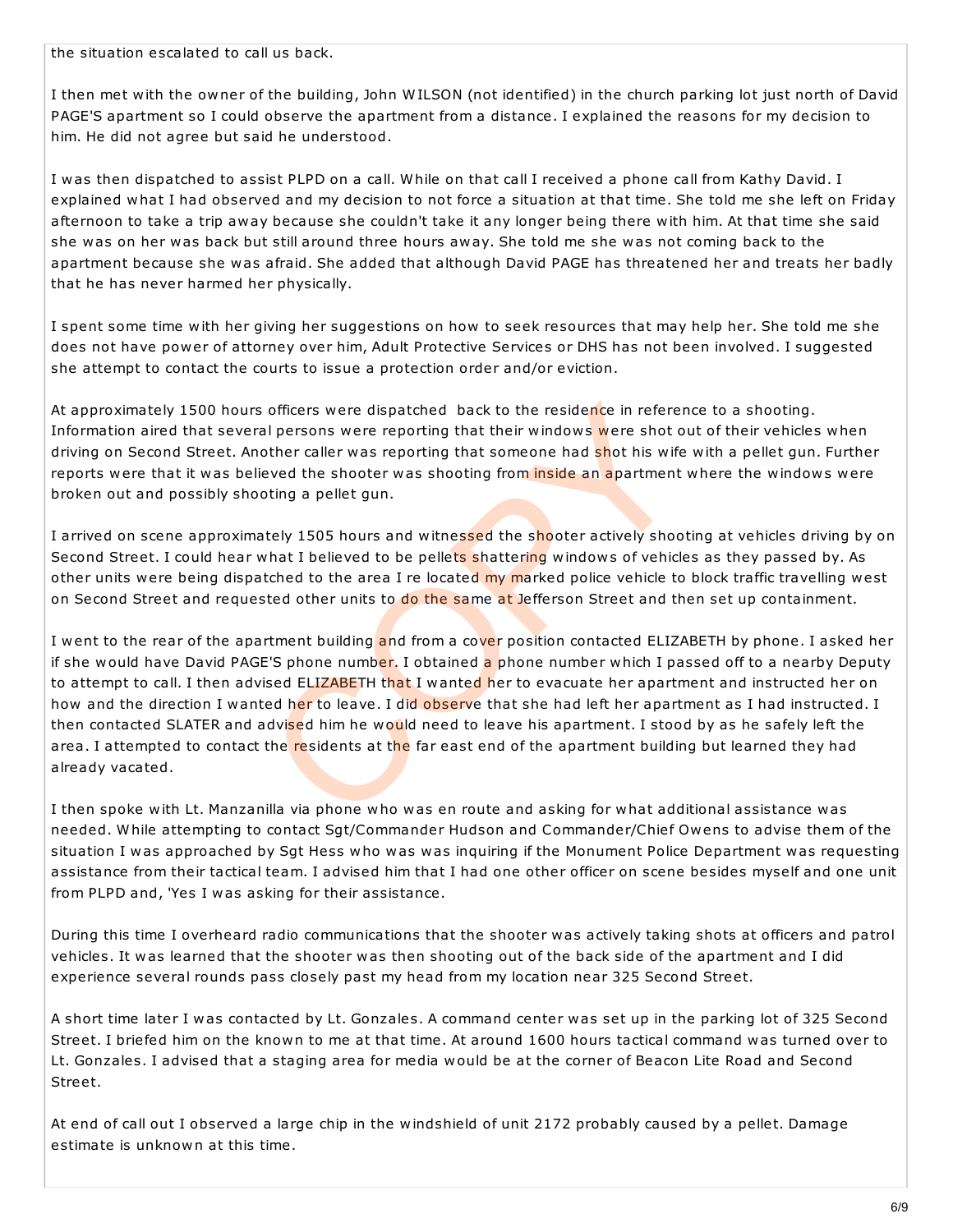#### **Supplemental Narrative**

| <b>Written By</b> | Date Written |
|-------------------|--------------|
| SEBASTIAN, RYAN   | 09/30/2019   |

#### 190557 DAMAGED PROPERTY

BWC is associated with this case

On 9/29/2019 at approximately 1633 hours, I, Officer Sebastian and Corporal Case assisted units in gathering information on the listed suspect involved in a Disturbance.

We arrived at the Monument Police Station at approximately 1633 hours in order to gather a statement from a possible witness. The witness, Edwin SLATER advised that he had previously seen the suspect with a pellet gun, he advised that he is very familiar with firearms and stated that he knew that it was a pellet gun from the size of the barrel. SLATER stated that the pellet gun did not have any key identifiers indicating that is was a pellet gun, such as an orange tip, or colored markings.

SLATER stated during the early morning hours on 9/29/2019 at around 0200 hours he was woken up from sleeping, due to the suspect next door breaking things in his apartment. He stated that he believed the suspect was on the phone at the time, and could hear the suspect shout "fuck you" at one point. SLATER stated that the disturbance was so loud that he could hear masonry falling between the walls, as he was breaking items. He advised that the shouting, and banging inside the suspects apartment continued from the hours of 0200-1100 hours. SLATER stated that an Officer came to the suspects home around 1100 hours and spoke with the suspect for approximately 30 minutes, and stated that the suspect stop shouting and breaking things for nearly 2 hours after the Officer left. SLATER stated that he was watching television and making dinner when Officers asked him to exit his residence at approximately 1400 hours. the is very familiar with firearms and stated that he knew<br>
R stated that the pellet gun did not have any key identifies<br>
the pellet gun did not have any key identifies<br>
the pellet gun did not have any key identifies<br>
the

SLATER stated that he didn't believe any of his own property was damaged.

| CASE STATUS: Active           |                     |  |  |  |  |
|-------------------------------|---------------------|--|--|--|--|
| <b>Supplemental Narrative</b> |                     |  |  |  |  |
| <b>Written By</b>             | <b>Date Written</b> |  |  |  |  |
| FIOCCHI, EDWARD!              | 09/30/2019          |  |  |  |  |

190557 - Damaged Property

No BWC associated with this report Digital Photos associated with this report.

On 09/30/19 at approximately 1345 hrs., I Officer Edward Fiocchi of the Monument Police Department met with victim Anthony SULLIVAN in the lobby of the Monument Police Department.

SULLIVAN stated than on 09/29/19 at approximately 1500 hrs, he was driving his black in color 2018 Chevrolet Tahoe bearing Colorado BVC624, westbound on 2nd Street near the intersection of Jefferson. At that time, he heard a loud impact to his right rear door as he passed a blue in color pickup truck.

At approximately the same time, SULLIVAN saw a white male trying to wave him down, but did not stop and continued westbound away from the area.

I took photos of the damage to SULLIVAN's vehicle and entered them into this case file. I addition I provided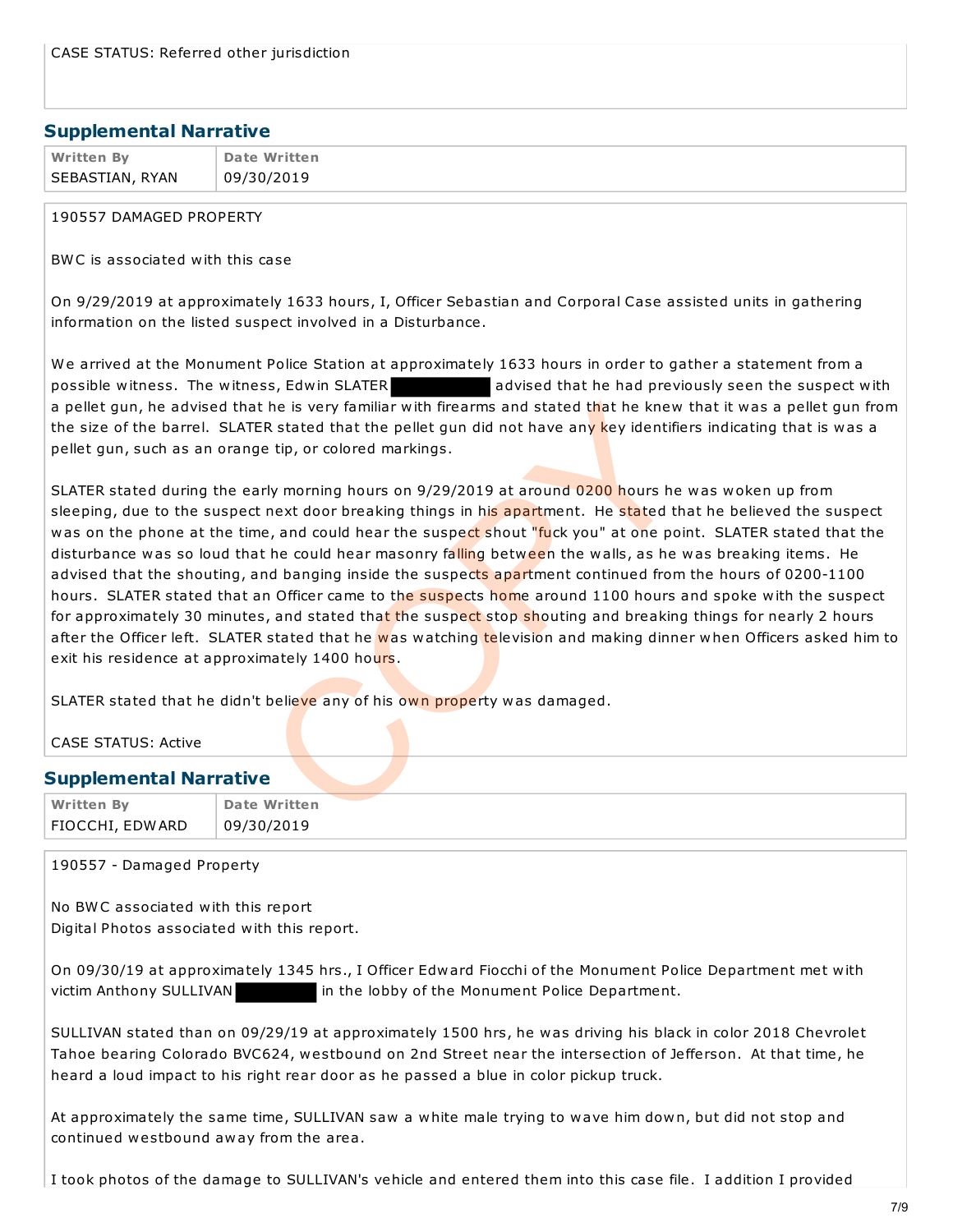SULLIVAN with my contact information and the case file number for reference.

CASE STATUS: Active

#### **Supplemental Narrative**

| <b>Written By</b> | <b>Date Written</b> |
|-------------------|---------------------|
| MARKS, JOSHUA     | 10/07/2019          |

#### 190557 DISTURBANCE

On 09/29/2019 at approximately 1506 hours, I, Ofc. J. MARKS of the Monument Police Department responded to the report of a disturbance at 255 2nd St.

At approximately 1509 hours, I arrived on scene and parked in the School District 38 drive way, southwest of the disturbance address. As I exited my marked patrol car, I came across a white male, yelling and threatening someone at the address building. As I approached, the man, Brian MANN said that someone in the subject building shot his car with a BB gun, and was shooting everyone and every car that went past. The man us very angry and was yelling profanities at the subject. I told him to get back so that we can figure out what was going on. At that time I heard what sounded like a BB or pellet gun fire and I heard the sound of a BB hit the side of a car that was driving past. The subject was yelling out of the window, but I could not make out what he was saying. I went back to my vehicle and moved it down the street, to the west, on 2nd St, to block cars from driving past.

As I moved to the west side of the subject building, I made contact with Rick STEVENS He was driving a maroon SUV that had been hit by multiple BB's and his young daughter, was hit in the upper right arm by a BB that came through the window. MANN came back up yelling and I had to tell him to back off again. I went down to the the church on the corner of 2nd St. and Jefferson to check on to to see if she needed medical attention, and called for ambulances to come to the intersection of 2nd St. ad Jefferson St. approaching from the west, to check on her. I returned to the subject building and two elderly, black females, who stated they were neighbors of the man creating the disturbance. I evacuated the three of them down to the church. ding. As I approached, the man, Brian MANN<br>with a BB gun, and was shooting everyone and every car<br>rofanities at the subject. I told him to get back so that we<br>d what sounded like a BB or pellet gu<mark>n fire and I</mark> heard the<br>t

As I stood containment on the northwest corner of the building, two Colorado State Patrol vehicles approached down an alley to from the north. I waved them off and the backed up to 3rd St.

During the duration, continuous shots from the BB gun could be heard firing from the south and north side of the building. The sound of glass breaking started and someone stated over the radio said that the subject was now attempting to barricade himself in the apartment.

Three Tri-Lakes Firefighters came to my position from the west on 2nd St. I asked them to assist in pushing the crowd back to the corner of 2nd St. and Jefferson St. During this time, multiple reports came over the radio of numerous emergency vehicles that had been damaged by BB's fire by the subject.

Another report came over the radio that the subject had a ladder and was attempting to climb into the rafters. At that point, I moved back behind a yellow pickup truck on the northwest corner to have a better observation of the west side windows, in the event the subject gained entry into adjacent apartments through the ceiling

I maintained containment of the northwest corner of the building until the El Paso County Sheriff's Office SWAT team came an relieved, at which point I went to the intersection of 2nd St. and Jefferson St. to hold outer containment.

While holding containment, Sgt. Jon HUDSON of the Monument Police Department came down and collected my